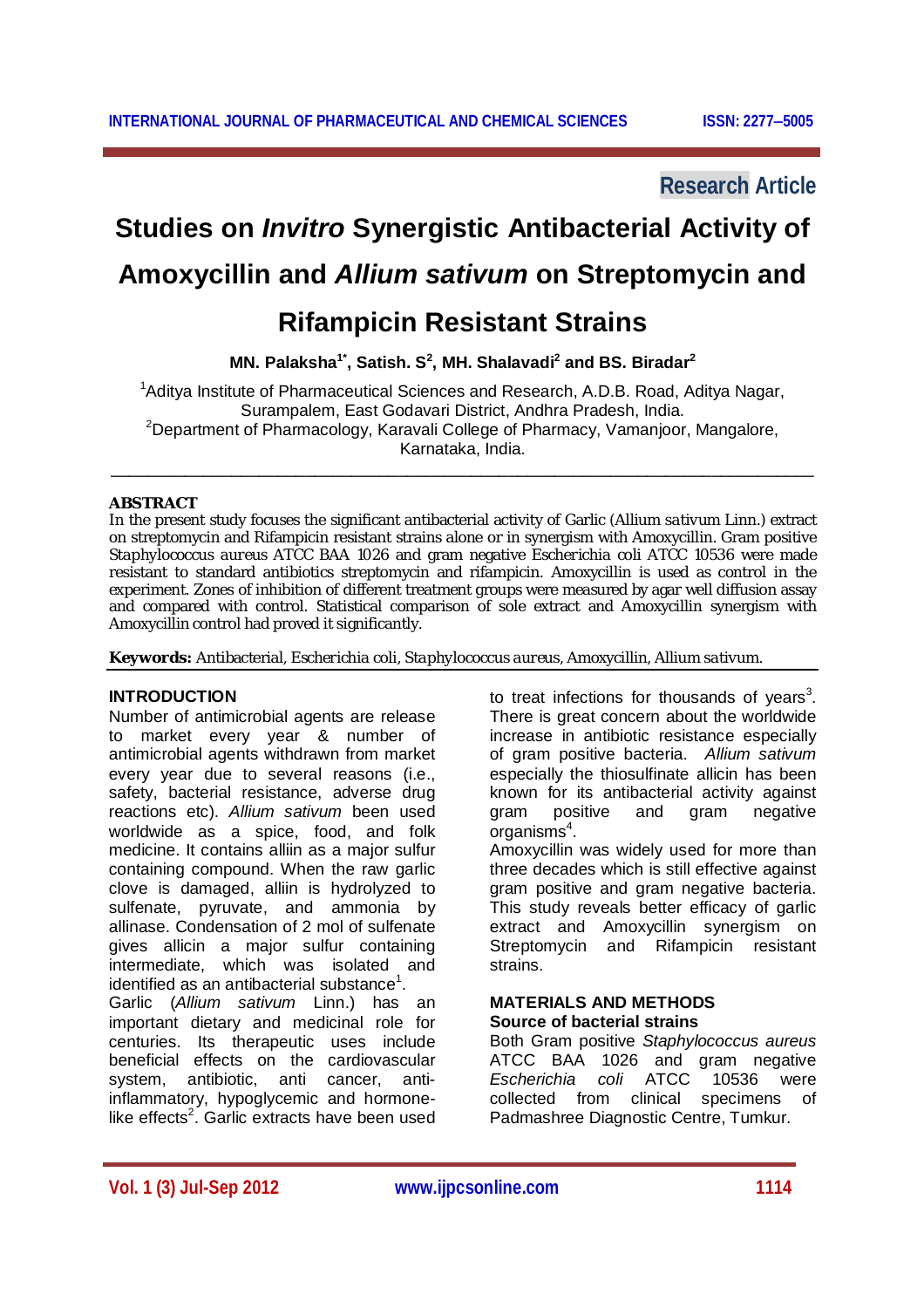#### **Development of Rifampicin resistance in selected bacterial strains**

Each organism was sub cultured from a nutrient agar (Qualigens Fine Chemicals, Mumbai) slant to Standard methods broth (Human Diagnostic and Surgichem, Kolkota), PH 7.8, and incubated overnight. With stock solutions of standard antibiotics Streptomycin and Rifampicin (gift sample on request from Karnataka Antibiotics and Pharmaceuticals Limited, Bangalore) which were prepared by diluting weighed aliquots of this drug in sterile 1 per cent phosphate buffer PH 6.0, two fold dilutions were prepared daily. The dilution series were usually consisted of ten 100 X 13 mm test tubes each containing 0.5 ml of the antibiotic dilution. To each tube was added 1.5 ml of a 1:100 dilution in broth of the 18- 24 h broth culture prepared above and all the tubes were incubated at 37 $\degree$ C for 24 h. The last tube showing inhibition of the organism in the dilution series indicated the initial sensitivity of the strain in micrograms of the antibiotic. The second tube showing growth in dilution series was selected for preparing 1:100 broth dilutions for the second exposure to streptomycin dilution series. To increase the resistance of the strain to the particular antibiotic, the procedure described above was repeated<sup>5</sup>. Same procedure is used to produce Rifampicin resistance strains.

#### **Preparation of aqueous garlic extract**

Fresh garlic (*Allium sativum* L.) bulbs were purchased from local market. The bulbs were peeled, weighed (100 gm) and cleaned. Cleaned bulbs were surfacesterilized by immersing them into 70 % v/v ethanol for 60 seconds<sup>6</sup>. Residual ethanol on surface was evaporated in sterile laminar air flow chamber followed by homogenizing aseptically in sterile mortar and pestle. The homogenized mixture was filtered through sterile cheese cloth. This extract was considered as the 100 % concentration of the extract. The concentrated mother extract was further diluted to 75 % and 50 %

by mixing with appropriate sterile distilled water<sup>7</sup>.

#### **Testing of antibacterial activity using agar well diffusion method**

Resistant bacterial strains were inoculated into 10 ml of sterile nutrient broth, and incubated at  $37^{\circ}$ C for eight hours. Each culture was swabbed on the surface of sterile nutrient agar plate in duplicate. In each agar plate of both sets, five wells were prepared with the help of sterilized cork borer of 10 mm diameter. In the wells of first plate, 100 µl test samples (1. Standard amoxycillin 10 mg/ml in sterile distilled water, 2. 50 % sterile garlic extract, 3. Amoxycillin 10 mg/ ml in 50 % sterile garlic extract, 4. Amoxycillin 10 mg/ ml in 75 % sterile garlic extract, 5. Amoxycillin 10 mg/ ml in 100 % sterile garlic extract) were added by using micropipette. In the wells of second plate of each set, 100 µl test samples (1. Standard Amoxycillin 10 mg/ml in sterile distilled water, 2. 50 % sterile garlic extract, 3. Amoxycillin 10 mg/ ml in 50 % sterile garlic extract, 4. Amoxycillin 15 mg/ ml in 50 % sterile garlic extract, 5. Amoxycillin 20 mg/ ml in 50 % sterile garlic extract) were added. Every plate used according to above mentioned procedure was performed in triplicate for statistical average<sup>8</sup>.



**Fig. 1: G1- 50 % garlic extract, G2- 75 % garlic extract, G3- 100 % garlic extract. The concentration of Amoxycillin alone and in G1, G2, G3 etc. is 10 mg/ mL. Concentration of garlic used alone is 50%**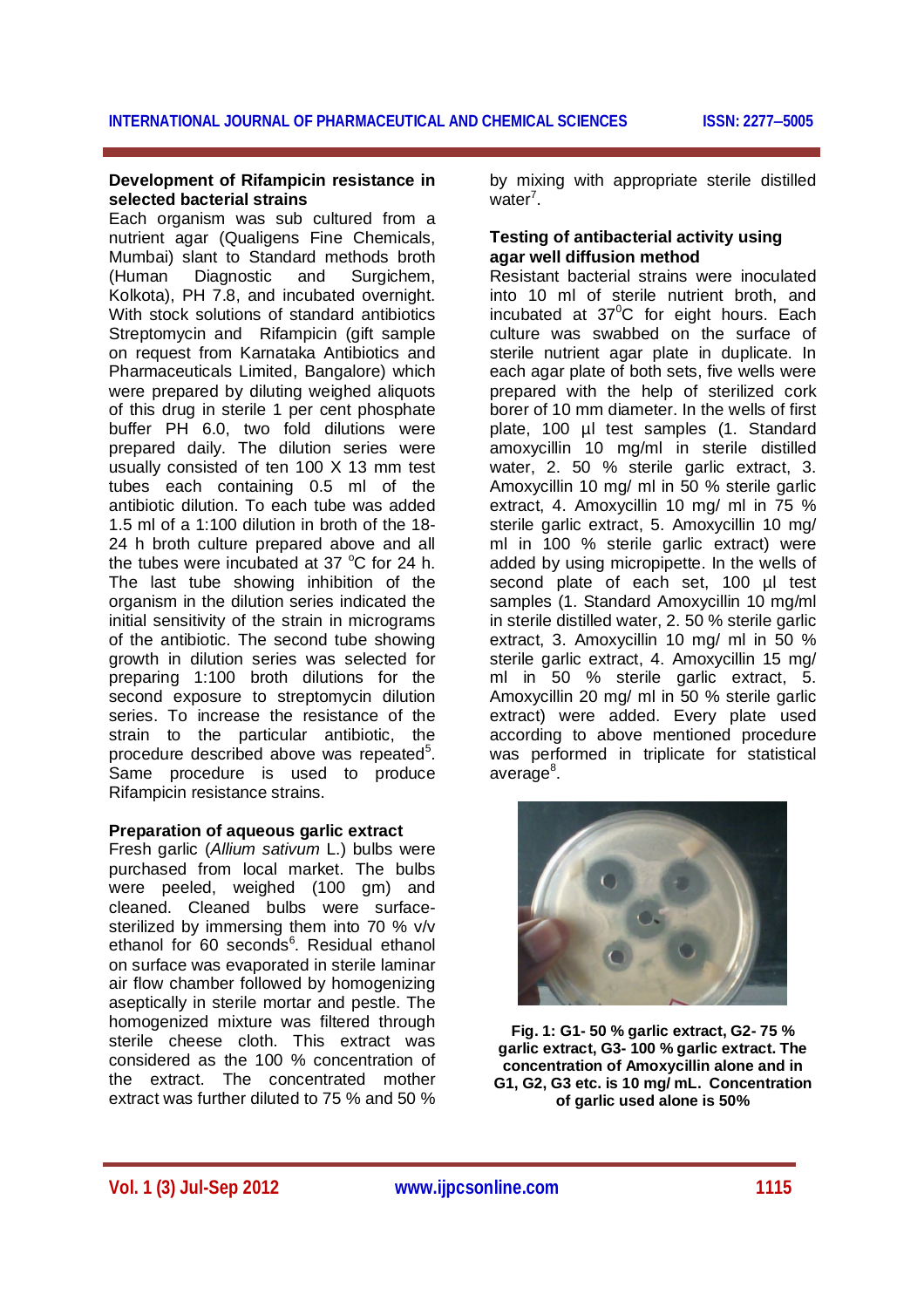#### **INTERNATIONAL JOURNAL OF PHARMACEUTICAL AND CHEMICAL SCIENCES ISSN: 22775005**



**Fig. 2: G1- 50 % garlic extract, G2- 75 % garlic extract, G3- 100 % Garlic extract. The concentration of Amoxycillin alone and in G1, G2, G3 etc. is 10 mg/ml. Concentration of garlic used alone is 50 %**

#### **RESULTS AND DISCUSSION**

Mean zones of inhibition were expressed in  $mm \pm$  SEM. Mean zones of inhibition of different treatment groups were measured by agar well diffusion assay and compared with control. Statistical comparison of sole garlic extract and amoxycillin synergism (same concentration of amoxycillin in garlic extract of different strengths and different concentration of amoxycillin in garlic extract of same strength as stated in table 1 and table 2 respectively) with amoxycillin control by one-way ANOVA post-test using the software graphpad Instat 3 (trial) had proved it significant. Figure 1 and 2 say illustrate table 1where figure 3 and 4 do the same for table 2.

The findings of the present work reveal the distinct antibacterial profile of *Allium sativum*  Linn. solely and in amoxycillin synergism against streptomycin resistant *Staphylococcus aureus* ATCC BAA 1026 and *Escherichia coli* ATCC 10536 as witnessed from prominent zones of inhibition. *E. coli* is a common pathogenic bacterium for urinary tract infection and *S aureus* is the cause of pneumonia and several infections in gut, urinary tract etc. Use of garlic extract solely is fruitful. Synergistic use can prevent the pathogenic organism grow their resistance against antibiotic.



**Fig. 3: A1- 10 mg/ml, A2- 15 mg/ ml, A3- 20 mg/ml of Amoxycillin, the concentration of garlic extract used alone and with A1, A2, A3 etc. is 50 % garlic extract. Concentration of Amoxycillin used alone is 10 mg Per ml**



**Fig. 4: A1- 10 mg/ ml, A2- 15 mg/ ml, A3- 20 mg/ml of Amoxycillin the concentration of garlic extract used alone and with S1, S2, S3 etc. is 50% garlic extract. Concentration of Amoxycillin used alone is 10 mg/ml**

**Table 1: Inhibition of resistant bacteria due to sole garlic extract and synergism of same concentration of rifampicin in garlic extract of different strengths in presence of rifampicin control**

| <b>S. No.</b> | Drug                                  | Dose               | Zone of inhibition (mm $\pm$ SEM)   |                             |
|---------------|---------------------------------------|--------------------|-------------------------------------|-----------------------------|
|               |                                       |                    | Staphylococcus aureus ATCC BAA 1026 | Escherichia coli ATCC 10536 |
|               | Amoxycillin <sup>#</sup><br>(control) | $10$ mg/ml         | $14+0.5774$                         | $13.5 \pm 0.5774$           |
|               | Sterile garlic extract <sup>#</sup>   | 50%                | $19+0.5775**$                       | 19.5±0.2887**               |
|               | Amoxvcillin "#                        | $10 \text{ mg/ml}$ | $21 \pm 0.2887**$                   | 22±0.2887**                 |
|               | Amoxycillin """                       | $10$ mg/ml         | 22.5±0.2887**                       | 22.5±0.2887**               |
|               | Amoxycillin <sup>####</sup>           | 10 mg/ml           | 23.5±0.2887**                       | $24\pm0.5774**$             |

# solvent- sterile distilled water, ## solvent- 50 % sterile garlic extract, ### solvent- 75 % sterile garlic extract, #### solvent- 100 % sterile garlic extract, \*\* P< 0.01 as compared with control according to one-way ANOVA.

**Vol. 1 (3) Jul-Sep 2012 www.ijpcsonline.com 1116**